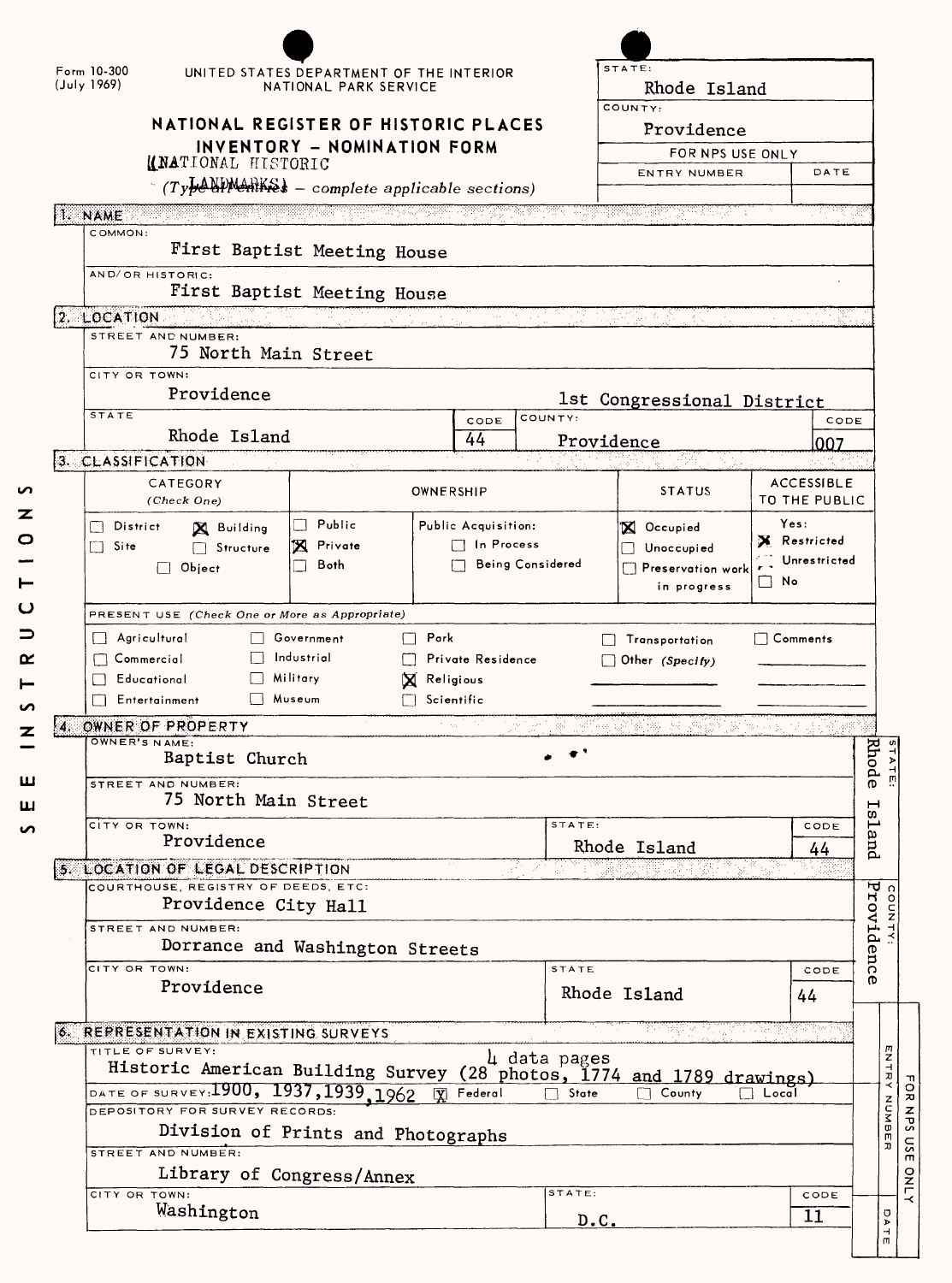| DESCRIPTION |                       |                |             |              | ta tanggalan sa<br><b>AND RESIDENT</b> | 1350)<br>and the    |  |
|-------------|-----------------------|----------------|-------------|--------------|----------------------------------------|---------------------|--|
|             |                       |                |             | (Check One)  |                                        |                     |  |
|             | <b>X</b><br>Excellent | Good<br>$\Box$ | □ Fair      | Deteriorated | $\Box$ Ruins                           | Unexposed           |  |
|             | <b>CONDITION</b>      |                | (Check One) |              |                                        | (Check One)         |  |
|             | <b>X</b> Altered      |                | Unaltered   |              | Moved                                  | Original Site<br>'X |  |

DESCRIBE THE PRESENT AND ORIGINAL *(if* **known)** PHYSICAL APPEARANCE

The First Baptist Meeting House was originally eighty feet square, with doors on all four sides, the main entrance being at the west end under the tower. The main body of the church is a two story frame structure with a low pitched roof and gable ends. Wooden quoins visually support the corners adding a vertical emphasis to the horizontal clapboarding and wooden beltcourse at the second story. Two rows of round-headed keystoned windows surround the entire building over a high basement with rectangular windows. The graceful spire rises from a projecting pedimented two-story porch or tower with wooden quoins and a modillioned cornice on the gable, like those of the main structure. In the center of the upper story of the pavilion is a Palladian window. The entrance itself is framed by a freestanding pedimented Doric portico. Although the beautifully proportioned and ornamented spire is the major focal point of the building, it lacks unity with the rest of the building in both scale and quality.

This lack of coherence reveals Brown's amateur methods of design. Instead of planning the building as a whole, he gathered parts from various plates in Gibbs' book and adjusted them to accommodate the building. The tower was taken almost line for line from one of the rejected designs for St. Martin's which Gibbs illustrated in his book. A Boston master carpenter, James Summer, was brought to Providence to execute the design in wood, eliminating only the non-architectural ornament.

Originally painted to imitate grained stone, it would have had an even stronger resemblance to the prototype. Gibbs' steeple however, was designed to mount a full Corinthian portio; Brown used instead a small one story portico from another plate, Gibbs' design for Marybone Chapel The first stage of the spire is square, with quoined corners, relating it to the porch on which it rests. Above this an almost temple like pavilion sits, pedimented on all four sides, with arched openings below, framed by Ionic pilasters. The third and forth stages are octagonal, diminishing in size with arched windows and Corinthian pilasters. Ornamental vases or urns at the angles of each stage, decrease proportionately in size, maintaining the upward movement of forms.

On the interior, the Square auditorium is divided into nave and side aisles by a row of four fluted Doric columns on each side which carry an elliptical ceiling and groin+vaulted gallery. A balcony cuts through the columns on both sides. This arrangement is a somewhat simplified version of Gibbs' design for Marybone Cahpel, also illustrated in his book. The broad shallow plaster vault over the nave and the groin vaulted side bays are unornamented and create a lofty expansive space, accented by their light, graceful springing from the slender Doric columns. Fluted doric pilasters along the wall correspond to the columns and provide support for the vaults of the side bays.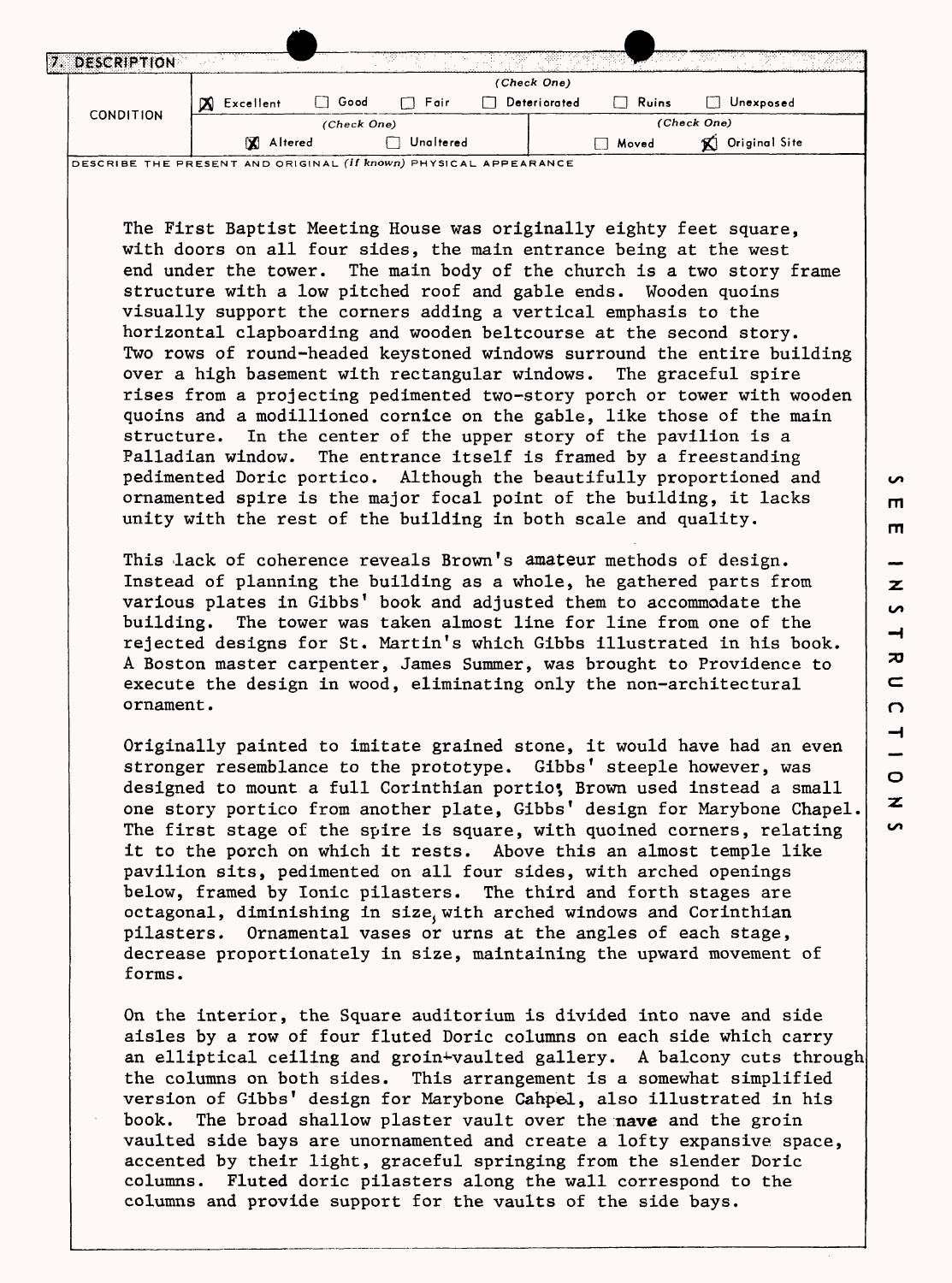| PERIOD (Check One or More as Appropriate)  |                                    |                   |                 |
|--------------------------------------------|------------------------------------|-------------------|-----------------|
| Pre-Columbian                              | 16th Century                       | 18th Century<br>⊠ | 20th Century    |
| 15th Century                               | 17th Century                       | 19th Century      |                 |
| SPECIFIC DATE(S) (If Applicable and Known) | $1774 - 75$                        |                   |                 |
| AREAS OF SIGNIFICANCE                      | (Check One or More as Appropriate) |                   |                 |
| Abor iginal                                | E ducati on                        | Political         | Urban Planning  |
| Prehistoric                                | Engineering                        | Religion/Phi.     | Other (Specify) |
| Historic                                   | Industry                           | losophy           |                 |
| Agriculture                                | Invention                          | Science           |                 |
| Architecture<br>K                          | Landscape                          | Sculpture         |                 |
| Art                                        | Architecture                       | Social/Human-     |                 |
| Commerce                                   | Literature                         | itarian           |                 |
| Communications                             | Military<br>l 1                    | Theater           |                 |
| Conservation                               | Music                              | Transportation    |                 |

The First Baptist Meeting House, erected in Providence Rhode Island in 1774-75, is an important example of late Georgian church design in the American colonies, Joseph Brown, a wealthy merchant and professor at Brown University, was in part responsible for the design, based upon an unexecuted variant for St. Martins-in-the-Fields by James Gibbs. The building reflects its New England heritage in its frame and clapboard construction and in its originally square, meeting house plan. Although perhaps not as elegant as Christ Church in Philadelphia (1727-57), with its wealth of Baroque detail executed in brick, or as refined as Kings Chapel in Boston (1761) with its well proportioned portico and fine granite masonry, The First Baptist Meeting House with its well proportioned, elaborate spire retains a strength and dignity which makes it one of the most beautiful eighteenth century churches in America.

## HISTORY

In 1638 Roger Williams founded the first Baptist Church in America. For sixty years, services were held in houses of members until the sixth pastor, Pardon Tillinghast, built the first church. In 1774 when it was decided that a new church was needed, a site was chosen and Joseph Brown, amateur architect, and Jonathan Hammond, master carpenter, were sent to Boston to view churches and meetinghouses there. A committee was formed called The Charitable Baptist Society and was granted a Charter of Incorporation giving it the power to receive and hold property. The meeting house was completed in 1775 as an 80 foot square building seating about twelve hundred persons. The design, selected by Joseph Brown, was based upon several plates from James Gibbs' Book of Architecture, 1728, which was owned by Brown. The plan was adapted to confirm to the square, non axial building of the traditional meeting house to disassociate it from Anglican worship. Originally an aisle ran through the middle at right angles to the side aisles with doors opening on all sides. In 1832 the box pews were removed and the present longitudinal ones installed which changed the original orientation of the church. This was further disrupted in 1884 when an addition was made to the east end of the building.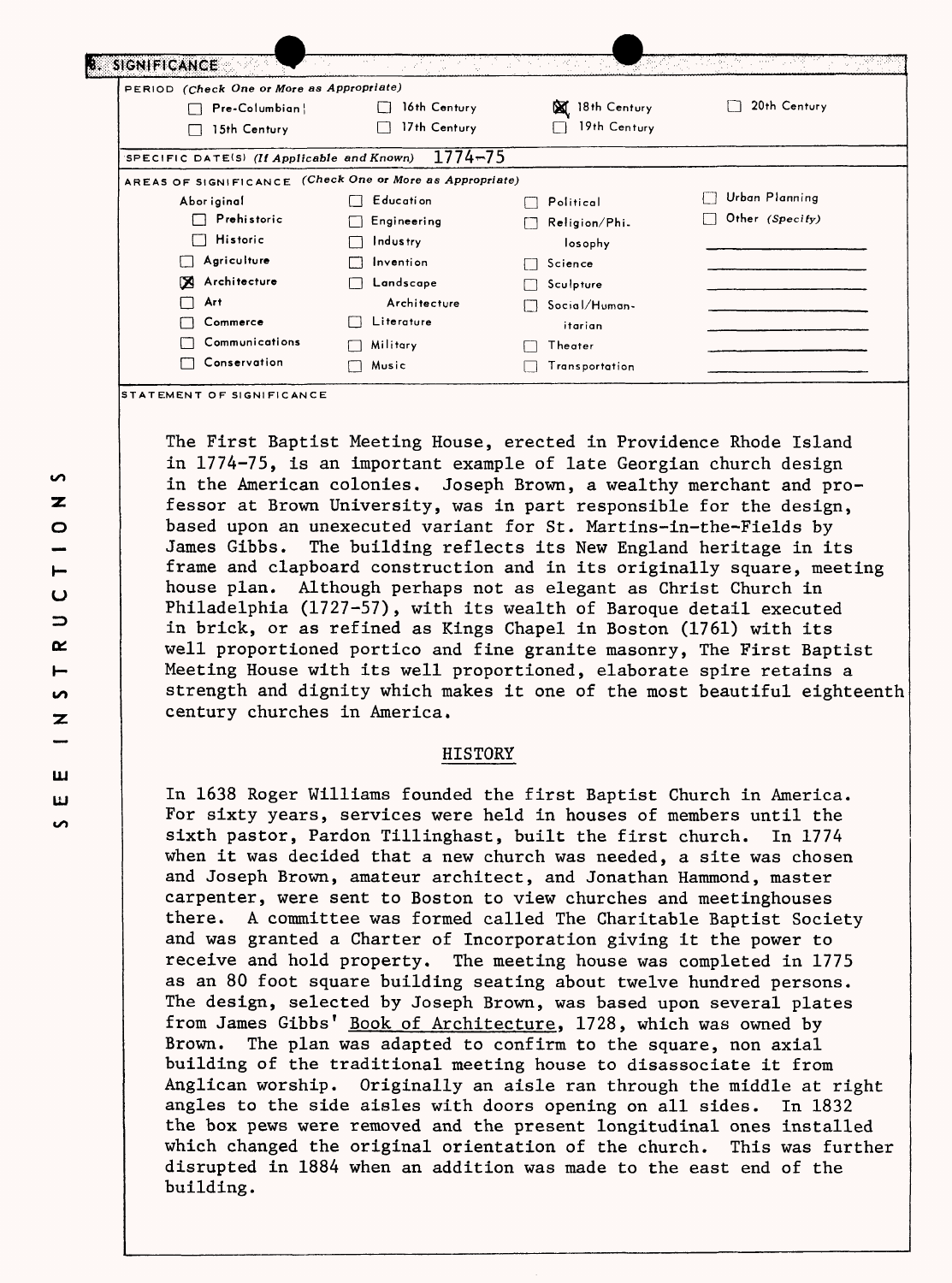| MAJOR BIBLIOGRAPHICAL REFERENCES                                                                                                                                                                                                                                                         |   |                                                                                                                        |                                         |                 |
|------------------------------------------------------------------------------------------------------------------------------------------------------------------------------------------------------------------------------------------------------------------------------------------|---|------------------------------------------------------------------------------------------------------------------------|-----------------------------------------|-----------------|
| Downing, Antoinette F., Early Homes of Rhode Island, Richmond, Va., 1937.<br>Isham, Norman M., The Meeting House of the First Baptist Church in Provi-<br>dence, Providence R.I., 1925.                                                                                                  |   |                                                                                                                        |                                         |                 |
| King, Henry M., "The First Baptist Church, Providence, Rhode Island,"<br>Old Time New England, XXXIV, No 3, January, 1944.<br>Marlowe, George F., Churches of Old New England, New York, 1947.                                                                                           |   |                                                                                                                        |                                         |                 |
| Morrison, Hugh, Early American Architecture, New York, 1952.                                                                                                                                                                                                                             |   |                                                                                                                        |                                         |                 |
| Pierson, William H. Jr., American Buildings and Their Architects:                                                                                                                                                                                                                        |   |                                                                                                                        | The                                     |                 |
| Colonial -Classical Styles, Garden City, N.Y., 1970.                                                                                                                                                                                                                                     |   |                                                                                                                        |                                         |                 |
| 10. GEOGRAPHICAL DATA                                                                                                                                                                                                                                                                    |   |                                                                                                                        |                                         |                 |
| LATITUDE AND LONGITUDE COORDINATES<br>DEFINING A RECTANGLE LOCATING THE PROPERTY                                                                                                                                                                                                         | 0 | LATITUDE AND LONGITUDE COORDINATES<br>DEFINING THE CENTER POINT OF A PROPERTY                                          | OF LESS THAN TEN ACRES                  |                 |
| CORNER<br><b>LATITUDE</b><br>LONGITUDE                                                                                                                                                                                                                                                   | R | UTM LATITUDE                                                                                                           | <b>LONGITUDE</b>                        |                 |
| Degrees Minutes Seconds   Degrees Minutes Seconds                                                                                                                                                                                                                                        |   | Degrees Minutes Seconds   Degrees Minutes Seconds                                                                      |                                         |                 |
| <b>NW</b>                                                                                                                                                                                                                                                                                |   | $\circ$                                                                                                                | $\circ$                                 |                 |
| NE                                                                                                                                                                                                                                                                                       |   | 19.299930.4633190                                                                                                      |                                         |                 |
| SE.<br><b>SW</b>                                                                                                                                                                                                                                                                         |   |                                                                                                                        |                                         |                 |
| APPROXIMATE ACREAGE OF NOMINATED PROPERTY:                                                                                                                                                                                                                                               |   | acres                                                                                                                  |                                         | n               |
| LIST ALL STATES AND COUNTIES FOR PROPERTIES OVERLAPPING STATE OR COUNTY BOUNDARIES                                                                                                                                                                                                       |   |                                                                                                                        |                                         | Ш<br>CODE       |
| CODE<br>STATE:                                                                                                                                                                                                                                                                           |   | COUNTY                                                                                                                 |                                         | m               |
| CODE<br>STATE:                                                                                                                                                                                                                                                                           |   | COUNTY:                                                                                                                |                                         | CODE            |
| CODE<br>STATE:                                                                                                                                                                                                                                                                           |   | COUNTY:                                                                                                                |                                         | z<br>CODE       |
|                                                                                                                                                                                                                                                                                          |   |                                                                                                                        |                                         | n               |
| CODE<br>STATE:                                                                                                                                                                                                                                                                           |   | COUNTY:                                                                                                                |                                         | ⊣<br>CODE       |
|                                                                                                                                                                                                                                                                                          |   |                                                                                                                        |                                         | ᅍ               |
| <b>II. FORM PREPARED BY</b>                                                                                                                                                                                                                                                              |   |                                                                                                                        |                                         | ⊂               |
| NAME AND TITLE: Patricia Heintzelman, architectural historian, Landmark Review<br>Project; original form prepared by Charles Snell, 1967.                                                                                                                                                |   |                                                                                                                        |                                         | റ               |
| ORGANIZATION                                                                                                                                                                                                                                                                             |   |                                                                                                                        | DATE                                    | ⊣               |
| Historic Sites Survey                                                                                                                                                                                                                                                                    |   |                                                                                                                        | 1/20/75                                 |                 |
| STREET AND NUMBER:                                                                                                                                                                                                                                                                       |   |                                                                                                                        |                                         |                 |
| 1100 L. Street, N.W.                                                                                                                                                                                                                                                                     |   |                                                                                                                        |                                         | z               |
| CITY OR TOWN:<br>Washington                                                                                                                                                                                                                                                              |   | STATE<br>D.C.                                                                                                          |                                         | CODE<br>ပ<br>11 |
| 12. STATE LIAISON OFFICER CERTIFICATION                                                                                                                                                                                                                                                  |   | NATIONAL REGISTER VERIFICATION                                                                                         |                                         |                 |
|                                                                                                                                                                                                                                                                                          |   |                                                                                                                        |                                         |                 |
| As the designated State Liaison Officer for the Na-<br>tional Historic Preservation Act of 1966 (Public Law<br>89-665). I hereby nominate this property for inclusion<br>in the National Register and certify that it has been<br>evaluated according to the criteria and procedures set |   | I hereby destify that this property is included in the<br>National Register<br>$-T\Phi\phi_1\phi_2\phi_3\phi_4\phi_1.$ |                                         |                 |
| forth by the National Park Service. The recommended                                                                                                                                                                                                                                      |   | Chief, O <b>ff</b> i                                                                                                   | of Archeology and Historic Preservation |                 |
| level of significance of this nomination is:<br>Local $\Box$<br>State $\Box$<br>National $\Box$                                                                                                                                                                                          |   |                                                                                                                        | tiis/4eirie/<br><b>HI STORT CLOSE</b>   | $7 - 24$        |
| <b>INATIONAL HISTORIE</b>                                                                                                                                                                                                                                                                |   | Date                                                                                                                   |                                         |                 |
| Name LAH                                                                                                                                                                                                                                                                                 |   | <b>ATTEST</b>                                                                                                          |                                         |                 |
| Title                                                                                                                                                                                                                                                                                    |   | Diroctor, OANP                                                                                                         | $ca.$ a                                 |                 |
| <b>TYATICUM</b> FENDE<br>Date                                                                                                                                                                                                                                                            |   | Date                                                                                                                   | Keeper of The National Register         |                 |
|                                                                                                                                                                                                                                                                                          |   |                                                                                                                        |                                         |                 |

**GP 0 901-087**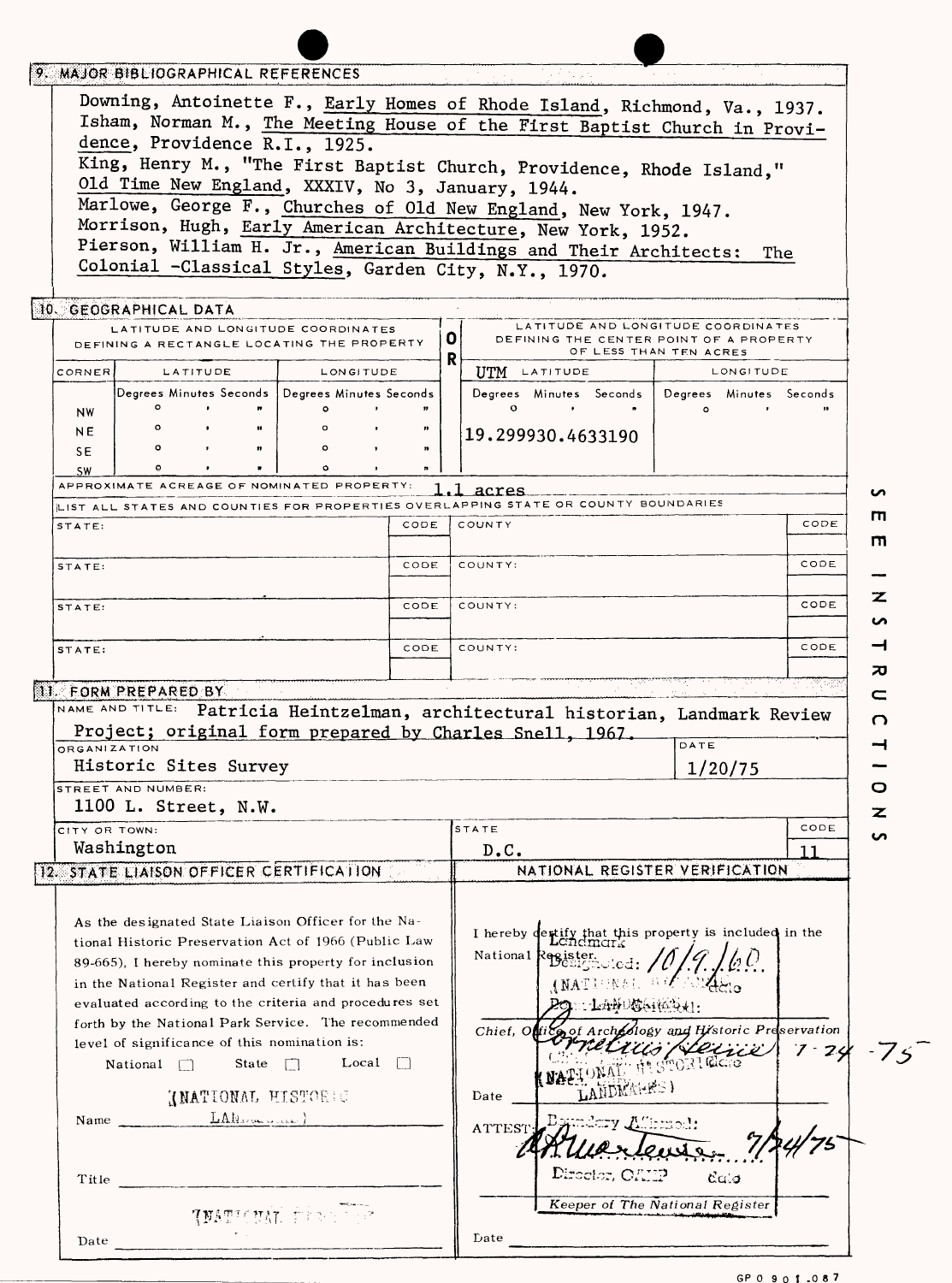| Form 10-300a |
|--------------|
| (July 1969)  |

UNITED **ATES DEPARTMENT OF THE INTERIOR** NATIONAL PARK SERVICE

| TΕ                  |      |
|---------------------|------|
| Rhode Island        |      |
| COUNTY              |      |
| Providence          |      |
| FOR NPS USE ONLY    |      |
| <b>ENTRY NUMBER</b> | DATE |
|                     |      |

**NATIONAL REGISTER OF HISTORIC PLACES** 

KNATIONAL HISTORIC **INVENTORY - NOMINATION FORM**

LANDMARKS}

*(Continuation Sheet)*

*(Number all entries)* 7. Description second page

These pilasters are carried around the east wall where they frame the pulpit and sounding board by supporting a keystoned elliptical arch molding. This monumental central feature is flanked by large double doors with eared frames topped by broken pediments. Between the pulpit and the sounding board is a Palladian window.

Several other structural changes occured throughout the nineteenth <code>century.</code> In 1832 the high pulpit and original square pews were removed and the woodwork was painted white. In 1834 the organ, given by Nicholas Brown II, was installed. This was enlarged and rebuilt in 1884 and 1929, but the original case and many of the original pipes have survived. Also in 1884 an'addition was made to the east end of the building. Here a new baptistry was installed and a stained glass window inserted in the east wall of the addition. The Waterford glass chandelier is original, given by Hope Brown in 1792.

In 1957, through the interest of John D. Rockfeller Jr., the entire building was renovated and strengthened, the white paint on the interior woodwork was changed to the original sage green, and the high pulpit and sounding board were restored along the lines of the first design. The baptistry added in 1884 was closed off from the main auditorium by means of a reconstructed Palladian window, rebuilt in the position of the original.

## BOUNDARY

The First Baptist Meeting House property occupies a full block bounded on the north by the south curb of Thomas Street, on the east by the west curb of Benefit Street, on the south by the north curb of Waterman Street and on the west by the east curb of North Main Street, an area of approximately 1.1 acres.